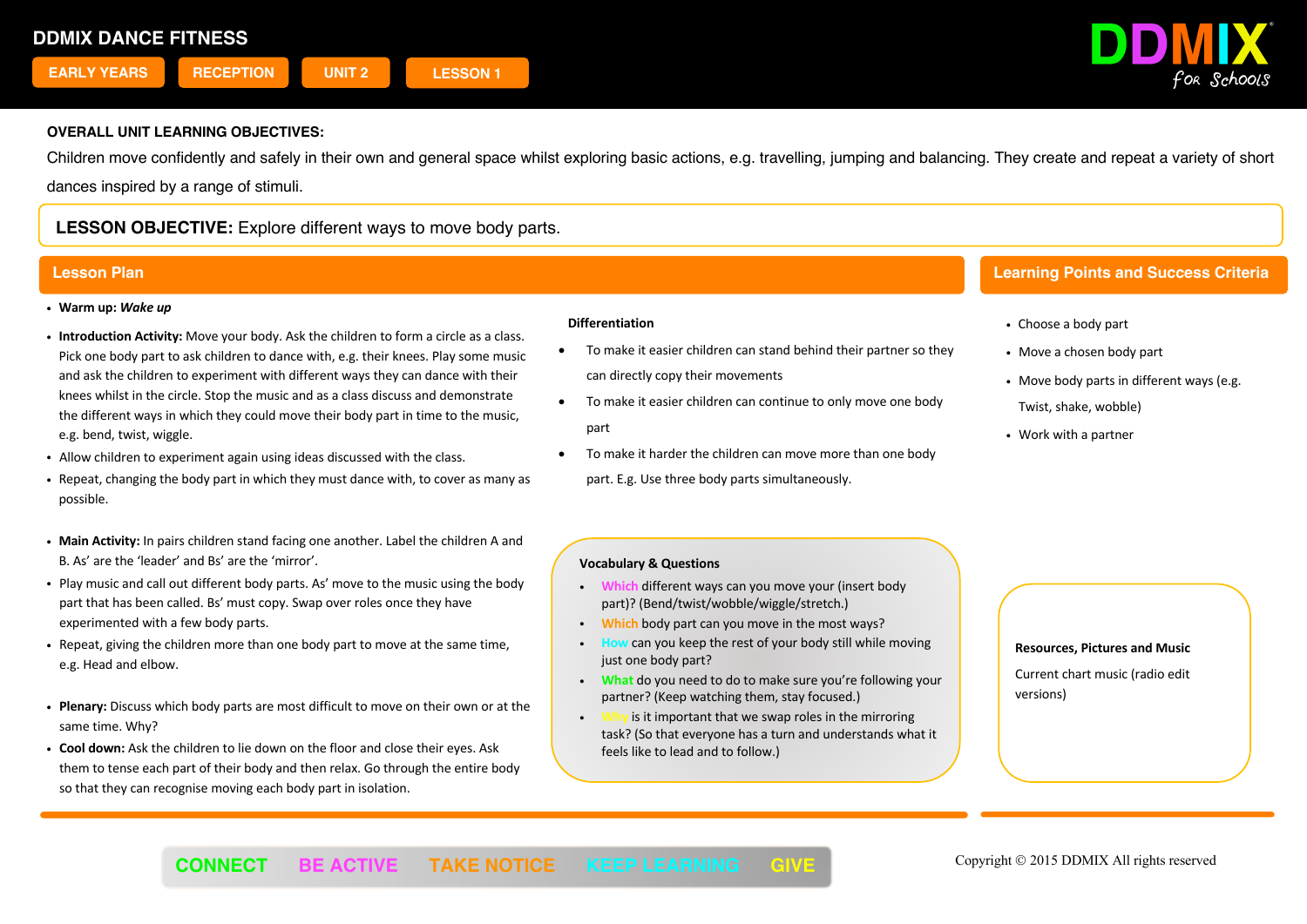

Children move confidently and safely in their own and general space whilst exploring basic actions, e.g. travelling, jumping and balancing. They create and repeat a variety of short dances inspired by a range of stimuli.

**LESSON OBJECTIVE:** Explore moving different body parts in contrasting ways, in relation to stimuli.

- ! **Warm up:** *Wake up*
- ! **Introduction activity:** *Shapes.* Play game adding a condition to each travelling movement, e.g. walking like a jerky robot, tip toeing on prickly thorns.
- ! **Main activity:** Gather children in a circle and explore different ways the children can move their body parts, e.g. move knees soft like a feather, move your elbows like a wobbly jelly, move your feet like a strong giant.
- . Progress to move two body parts using the same characteristic, e.g. Soft.
- ! Split the class into four groups. Give each group a picture (Soft, strong, wobbly, jerky). Children choose movement that represent the given picture.
- ! Each group performs their movement to the rest of the class. Children attempt to guess which picture the groups were given.
- ! Discuss how the children moved their bodies. Repeat by giving groups different pictures.
- ! **Plenary/cool down:** Discuss the movements group used to represent their stimuli. Highlight groups that used creative ways of using their bodies to show the characteristics of given stimuli.

### **Differentiation**

- To make it harder, move two different body parts simultaneously using different movement characteristics.
- To make it harder, combine two different movements.

## **Lesson Plan Learning Points and Success Criteria**

- Identify the stimuli (picture)
- Decide on characteristics to represent
	- the picture/word
- . Move body parts using the characteristics

#### **Vocabulary & Questions**

- ! **What** does the picture make you think of?
- body parts could you move?
- could you move your body to show the characteristics of the image?
- ! **Can** you correctly guess which image the group had to represent? What did the group do to make it clear?
- ! **How** did your group choose which movement to perform to suit your picture?

l

#### **Resources, Pictures and Music**

Current chart music (radio edit versions)

Picture cards: Strong, soft, wobbly, ierky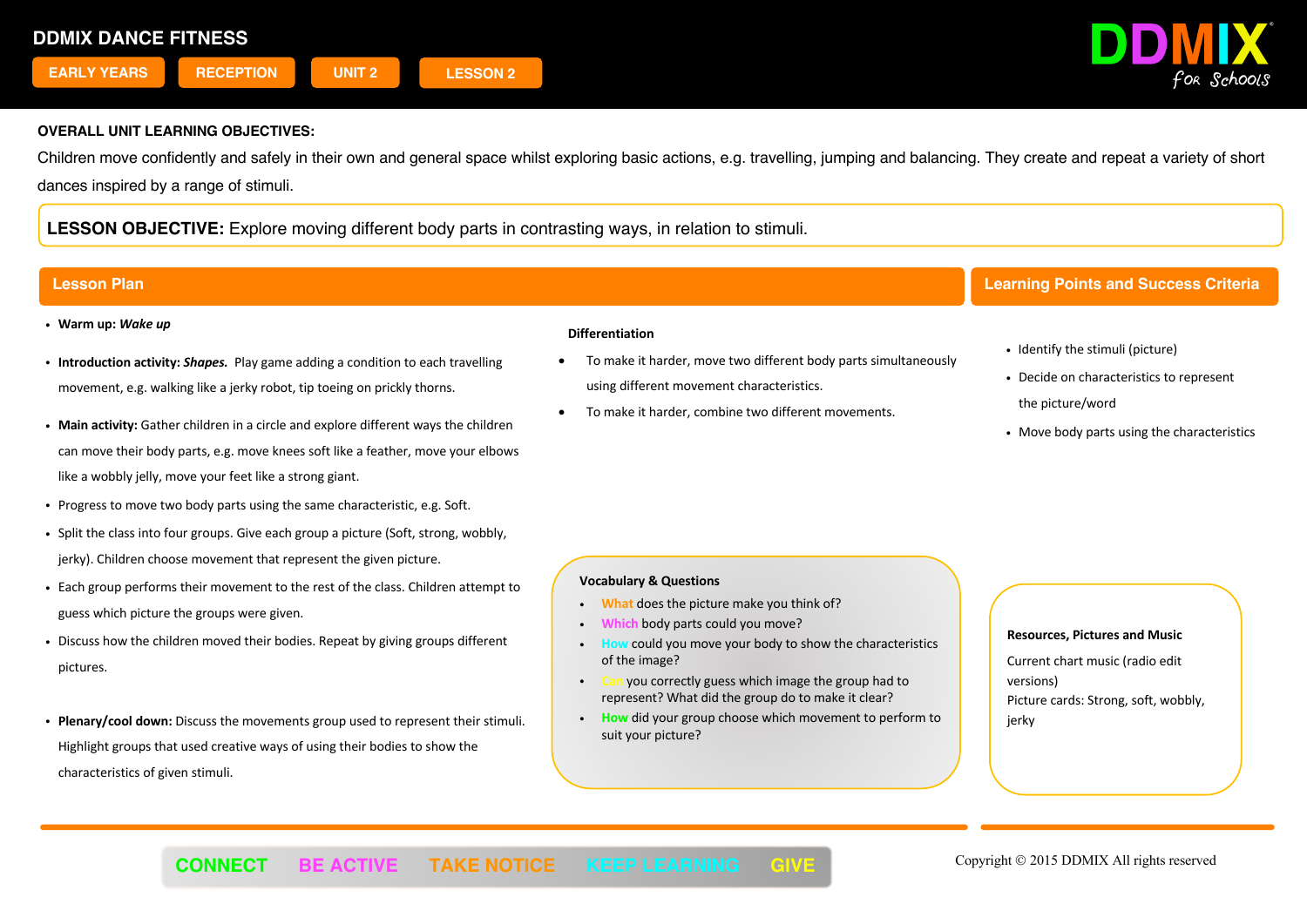

Children move confidently and safely in their own and general space whilst exploring basic actions, e.g. travelling, jumping and balancing. They create and repeat a variety of short dances inspired by a range of stimuli.

# **LESSON OBJECTIVE:** Create a simple dance sequence using movements inspired by specific characteristics.

- ! **Warm up:** *Wake up*
- ! **Introduction activity:** Recap the different characteristics of movement from the previous lesson. (soft, strong, wobbly, jerky)
- ! **Main Activity:** As a class, children pick a characteristic of movement (e.g. Strong) to create a short dance sequence with the teacher to include: A travelling movement, a movement using the upper body and a lower body movement. (This can be linked to a specific theme if required)
- ! Recap each movement as it is added on, encouraging the children to count with you. For example:
	- 8 marches
	- 8 marches shoulder shrugs (8 counts)
	- ! 8 marches shoulder shrugs Knee bends (8 counts)
	- Practise sequences and perform as a group
- ! Repeat exercise using a contrasting characteristic of movement, e.g. soft. Perform them consecutively to highlight the difference between the movements. Repeat for other characteristics (e.g. wobbly and jerky)
- ! **Plenary/cool down:** Discuss which movements worked well? How where the children able to emphasise the difference between the characteristics of movement despite using the same dance sequence.

#### **Differentiation**

- To make it easier, move one body part at a time to enable the children to focus on moving their body to the 8-count beat).
- To make it harder, add arm movements to the travelling movements.
- To make it harder, perform all four sequences consecutively with no break.

# **Lesson Plan Learning Points and Success Criteria**

- . Select characteristics of movement (e.g. soft)
- . Apply characteristics to movements (e.g. slow, gentle)
- Perform movements using characteristics
- Perform movements changing characteristics

### **Vocabulary & Questions**

- different travelling movements could you suggest?
- parts of your upper body can you move? Which parts of your lower body can you move?
- ! **How** do you show strength in a movement? (Sharp, clear shapes.) How can you perform a movement in a soft way? (Slowly, gently.)
- ! **Did** you notice the change in the way your body moved to show the different characteristics?
- ! **When** we practice as a group, how can we make sure we're all dancing together? (Use counts, keep focused on task.)

Ī

### **Resources, Pictures and Music**

Current chart music (radio edit versions) Picture cards: Strong, soft, wobbly, jerky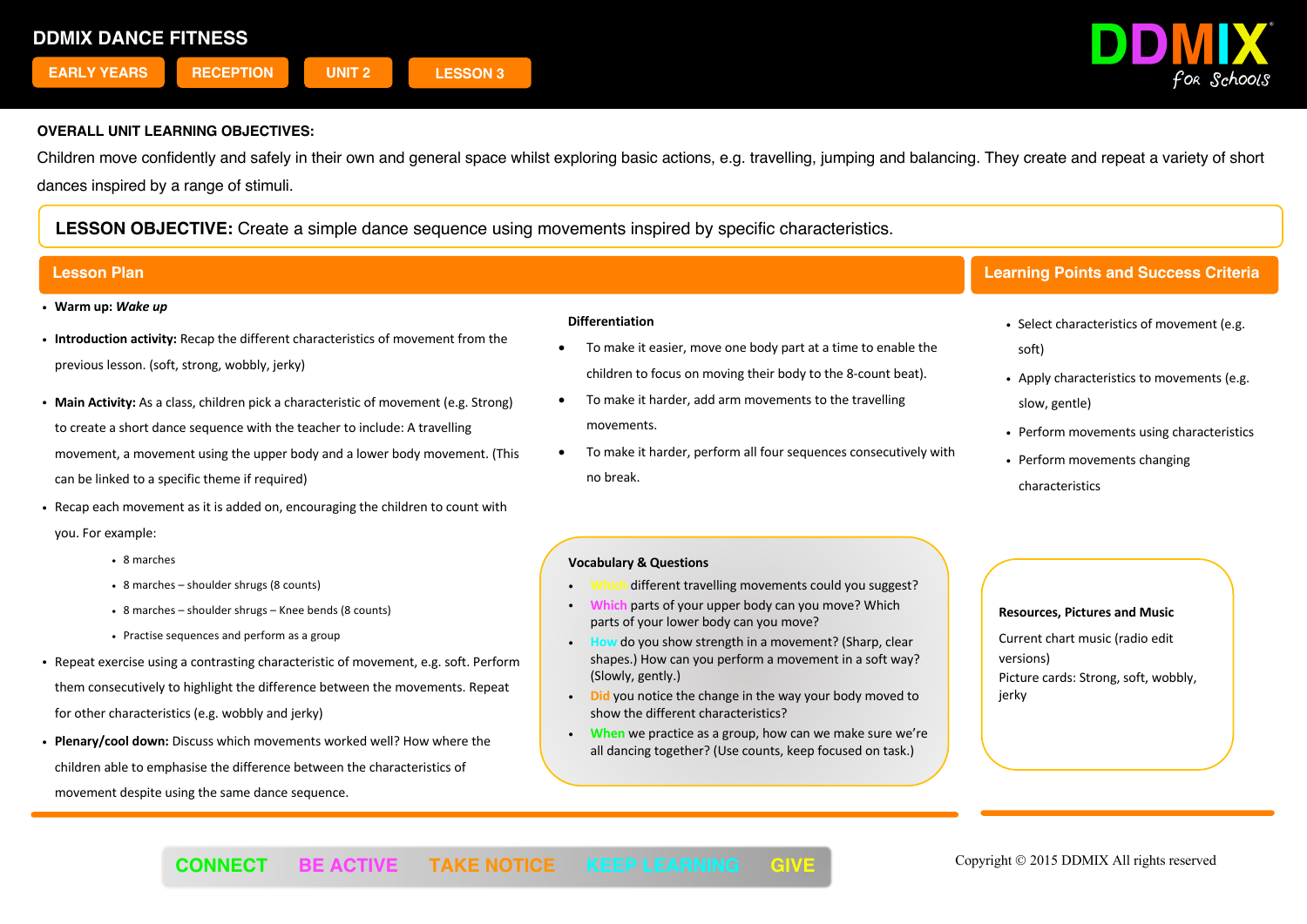

Children move confidently and safely in their own and general space whilst exploring basic actions, e.g. travelling, jumping and balancing. They create and repeat a variety of short dances inspired by a range of stimuli.

# **LESSON OBJECTIVE:** Explore gesture using a variety of body parts.

- ! **Warm up:** *Wake up* using different gestures e.g. Waving hello, yawning.
- ! **Introduction activity.** In a circle, the teacher demonstrates some basic actions for children to guess how the teacher is feeling or trying to convey.
- ! e.g. Rubbing stomach (I'm hungry), stretch and yawn (I'm tired). Explain that a gesture is a movement of part of the body to express an idea or feeling.
- ! Allow the children to take the teachers role and choose which action for the rest of the class to guess.
- ! **Main activity:** Explain that we use gestures along with our other actions/movements to help tell a story in dance.
- ! Link gestures with travelling movements to tell a story.
- . Ask the children to think of an event such as going shopping.
- ! Ask the children to travel however they want from one side of the room to the other for 8 counts, e.g. skipping.
- . The children pick a gesture to perform on the spot for 8 counts after their travelling movement. The gesture needs to
- ! help the children tell a story. E.g. they have skipped to the shops and they appear closed so they stop to check the time
- on their watch.
- $\cdot$  8 skips 8 taps on their watch
- ! Continue this process to create 4 or 5 consecutive movements, making sure that a story is being built.
- ! Practise and perform in two halves to allow children to see what they have created as a group.
- ! **Plenary/cool down:** Discuss the gestures chosen. How did the children know what was happening in the story? How can they make the gestures clearer?

#### **Differentiation**

- To make it easier repeat the same movement and gesture
- To make it harder, add arms to the travelling movements and build a story to link the movements and gestures in small groups.

# **Lesson Plan Learning Points and Success Criteria**

- Demonstrate a gesture to show an idea/feeling
- Choose a story or action to demonstrate
- Link travelling movements and gestures together
- Use facial expressions

### **Vocabulary & Questions**

- ! **What** is a gesture? (A movement of part of the body to express an idea or feeling.) Why do we use gestures in a dance? (To help tell a story).
- ! **How** do you know that I am hungry/tired/happy etc.? (Rubbing stomach, yawing/stretching/rubbing eyes/smiling)

l

- **body part will you move to show a specific** idea/feeling?
- How can you use your face to help tell the story?
- the gesture big enough for everyone to see?

#### **Resources, Pictures and Music**

Current chart music (radio edit versions)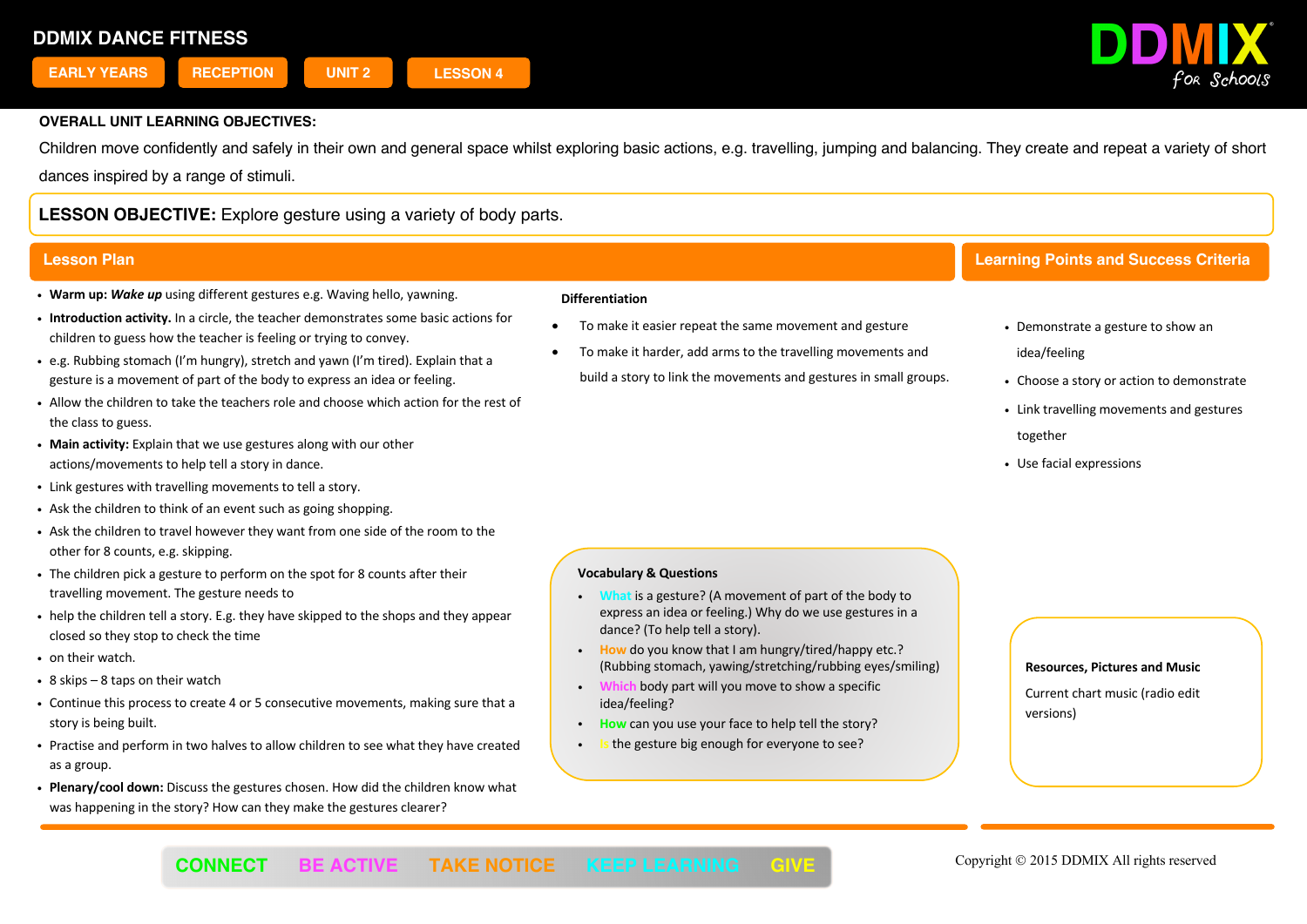

Children move confidently and safely in their own and general space whilst exploring basic actions, e.g. travelling, jumping and balancing. They create and repeat a variety of short dances inspired by a range of stimuli.

# **LESSON OBJECTIVE:** Use gestures and movement to convey a character.

- ! **Warm up:** *Wake up* using different gestures form the previous lesson. E.g. Waving hello, yawning.
- ! **Introduction activity.** Teacher chooses a traditional tale/story, for example; Jack and the Beanstalk. Introduce the four characters and pick a suitable gesture and movement (a motif) to represent each of them.

Jack, Giant, Mother and beanstalk.

- $\bullet$  Jack climbing (4 counts) hand to head to search for the giant (4 counts)
- $\cdot$  Giant stamping (4 counts) holding nose to stop smelling (4 counts)
- ! Mother waggling finger to tell off Jack (4 counts) Use arms to chop the tree down (4 counts)
- . Bean stalk grow up tall (4 counts) followed by a contrasting drop to the floor (4 counts)
- Practise the motif for each character.
- ! **Main Activity:** Divide the class into four, one group for each character and allow them to recap their character's movement and gesture.
- ! Additionally, ask the children to create a still position for their character to hold.
- ! Teacher calls out different characters in a random order. Groups respond to the teacher's command by performing their character motif when it is their turn.
- . Teacher now tells the story. Children must begin in their character still positions and remain in these positions until they hear their character name mentioned in the story. Every time they hear their character name, they must demonstrate the movement and gesture.
- ! **Plenary:** Discuss which was their favourite character in the story? Why? Which movements were the most difficult? How did you make the gestures and movements show your character?
- ! **Cool down: Growing**. Ask the children to be as big they can be so that they are covering as much space as possible standing up. Encourage them to stand with their feet and arms as wide apart as they can. How much space can they cover? Beginning from a small crouch on the floor, give the children 16 counts/beats to grow as big as they can. Using 16 counts again, repeat to melt back into the crouch position. Repeat using 8 counts to make it quicker. Encourage the children to count with you. Use every count of the beat so that you are always moving.

#### **Differentiation**

- To make it harder, use facial expressions with the gestures
- To make it easier, perform the motifs together as a class
- To make it harder, groups hold their character position while they wait for their character to be called out.
- To make it harder, groups change to a different statue position every time a movement and gesture is demonstrated.

# **Lesson Plan Learning Points and Success Criteria**

- ! Choose a character
- Use an appropriate gesture
- Use appropriate movement
- Use stillness to hold a character position

## **Vocabulary & Questions**

- ! **In** which different ways can you express a character to the audience? (Movement, gesture, stillness)
- ! **Which** words would you use to describe the character?
- ! **How** does that character move? Which gesture could you use to help tell the character's story?
- ! **How** does your group think your character would look if they were frozen? (To help encourage a still position.)
- ! **What** do you need to do to ensure you correctly react to your character's cue during the story telling? **(**Listen, focus, make movements clear, perform only for 4 counts.)

### **Resources, Pictures and Music**

Current chart music (radio edit versions) Pictures of your chosen traditional tale characters Music for the story e.g. Edvard Grieg – In the Hall of the mountain